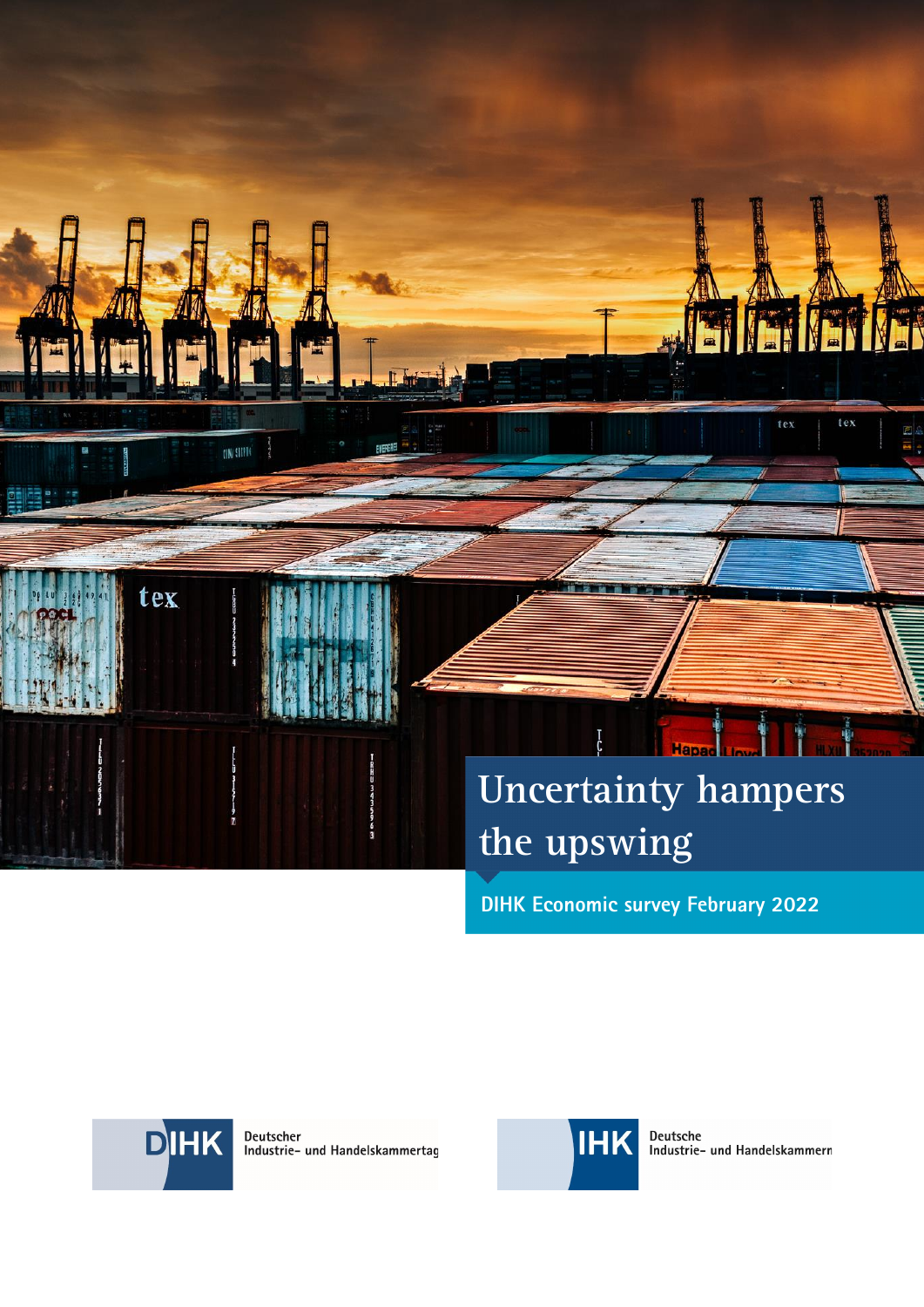#### **Current business situation of the companies**

Companies' assessments of the current business situation are becoming gloomier. While the preliminary survey in fall 2021 was still under the impression of an economic recovery after the end of the second lockdown, the current situation is now characterized by the omicron wave, ongoing supply bottlenecks and concerns about structural risks such as rising energy and commodity prices or the shortage of skilled workers. Around 39 percent of the companies assess their current situation as good, while 21 percent speak of a poor business situation. The balance of good and bad assessments falls to 18 points, compared with 29 in points the previous survey. The indicator thus falls well below the level seen before the Corona pandemic (30 points at the start of 2020) and is also below the long-term average (22 points).

The level of current assessments of the situation varies greatly from sector to sector. In none of the sectors was an improvement in the assessment of the situation observable compared with the previous survey. Sentiment remains above average in the construction sector, where the balance of positive and negative assessments fell slightly by four to 47 points. In the manufacturing industry, the current mood remains the same, with the balance holding steady at 35 points. The sharpest deterioration is seen in the services sector. Here, the renewed restrictions to contain the fourth Corona wave are visible. Compared with fall 2021, the balance falls significantly from 25 to seven points. Sentiment in the retail sector also deteriorated (from 25 to 17 points), although the balance of good and poor assessments is still slightly above the long-term average (11 points).





Among industrial companies, capital goods manufacturers are slightly more positive in their assessment of the situation than in the previous survey (balance of 40 points compared to 37 points). Companies in the electrical engineering and mechanical engineering sectors in particular report good business (balance of 46 points compared to 43 previously). The assessment of the current situation remains below average in the automotive sector, which is affected by continuing supply bottlenecks for important components such as electronic chips and faces challenges in coping with the mobility transition. The balance here rises only slightly by one point to eleven points (long-term average: 25 points).

For companies in the intermediate sector, the business situation remains almost unchanged at a good level. Companies in the rubber and plastics industry or in the glass, ceramics and stone processing sector report a slight improvement of their business (balance of 37 points after 33 points previously and balance of 39 points after 42 points previously). By contrast, companies in the metal production and processing sector or in the mining and quarrying sector report a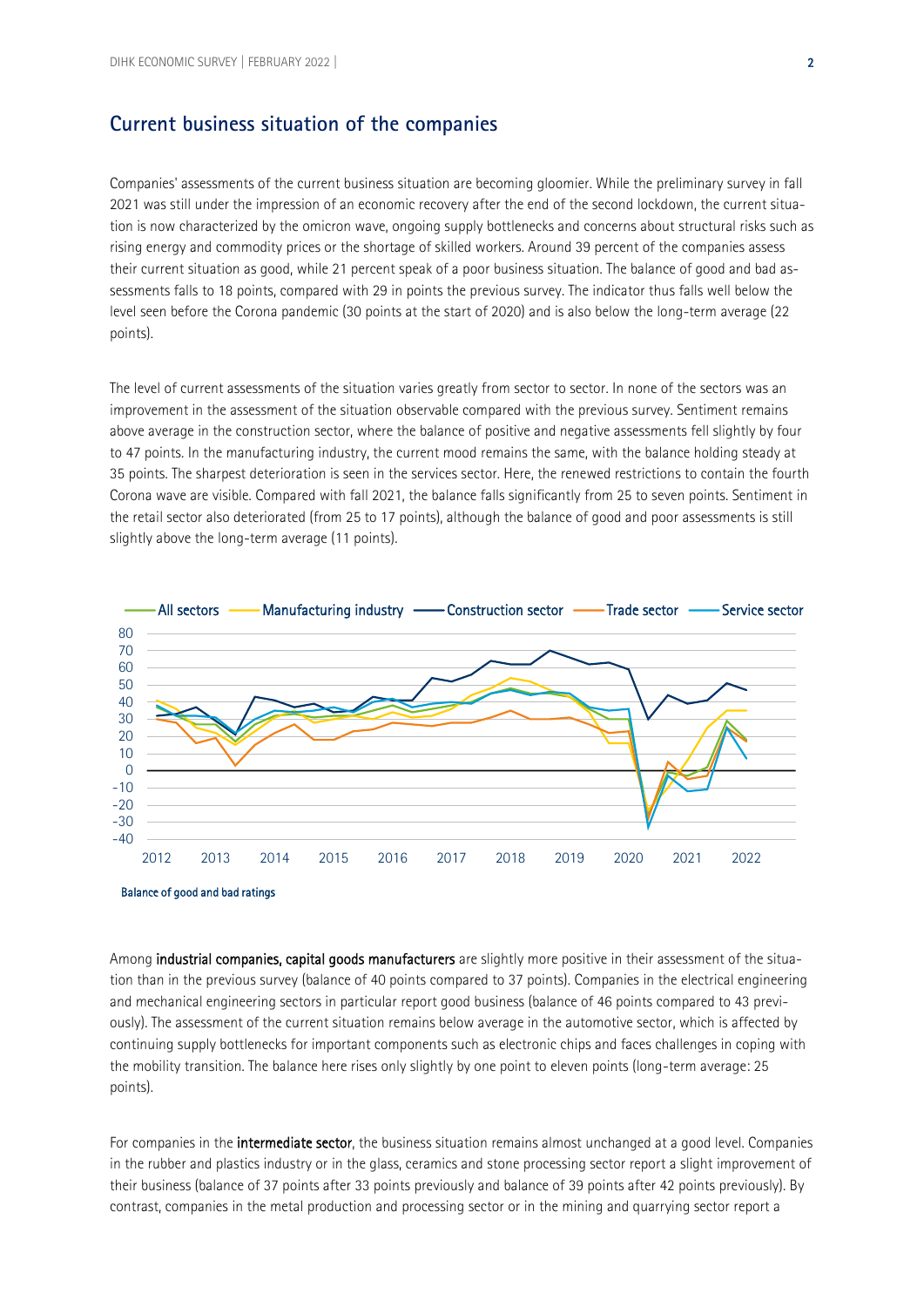slight deterioration (balance of 44 points after 42 in the previous survey and balance of 57 points after 48 in the previous survey).

Producers of consumer goods and durables again rated their situation below average and even more negatively than in the previous survey (balance of twelve points compared to 15 previously). For example, the renewed pandemic-related restrictions in the beverage industry are depressing sentiment (balance of minus 25 after zero points previously). By contrast, business is somewhat better in the pharmaceutical industry and also in the textile, clothing and leather industries (balance of 26 points after 30 points previously and balance of 14 points after eleven points previously).

Business in the **construction sector** continues to be good, and the mood is still the best in a comparison of the sectors. Due to the seasonal nature of the business, there is also a slight downturn here, but in view of the full order books, only five percent of companies have a negative assessment of the situation (balance of 47 after 51 points).

There are major differences among the service providers. In view of the measures taken to stem the fourth Corona wave, the current situation is worsening, particularly among travel agents (balance of minus 72 after minus 66 points previously). Sentiment in the hotel and restaurant industry and in the leisure industry also deteriorated significantly again (balance of minus 67 points after 18 points previously and balance of minus 54 points after minus 23 points previously), after the previous survey in the fall appeared to show a short-term upturn. By contrast, the predominantly business-related service providers report only a slight deterioration (balance of 32 after 34 previously) and are thus also in line with the long-term average.

Pandemic measures affecting the trade sector are somewhat less restrictive this winter than they were year ago. Nevertheless, the effects of the omicron variant are also being felt here. However, the situation assessment is less negative than in the hotel and restaurant industry, for example. The balance of positive and negative assessments in the retail trade, for example, falls by 15 to 8 points, but is still above the long-term average of six points. In wholesaling and commercial intermediation, the combined assessment deteriorated only slightly (balance of 29 points, compared to 32 previously). However, persistent supply problems are causing problems for the sector.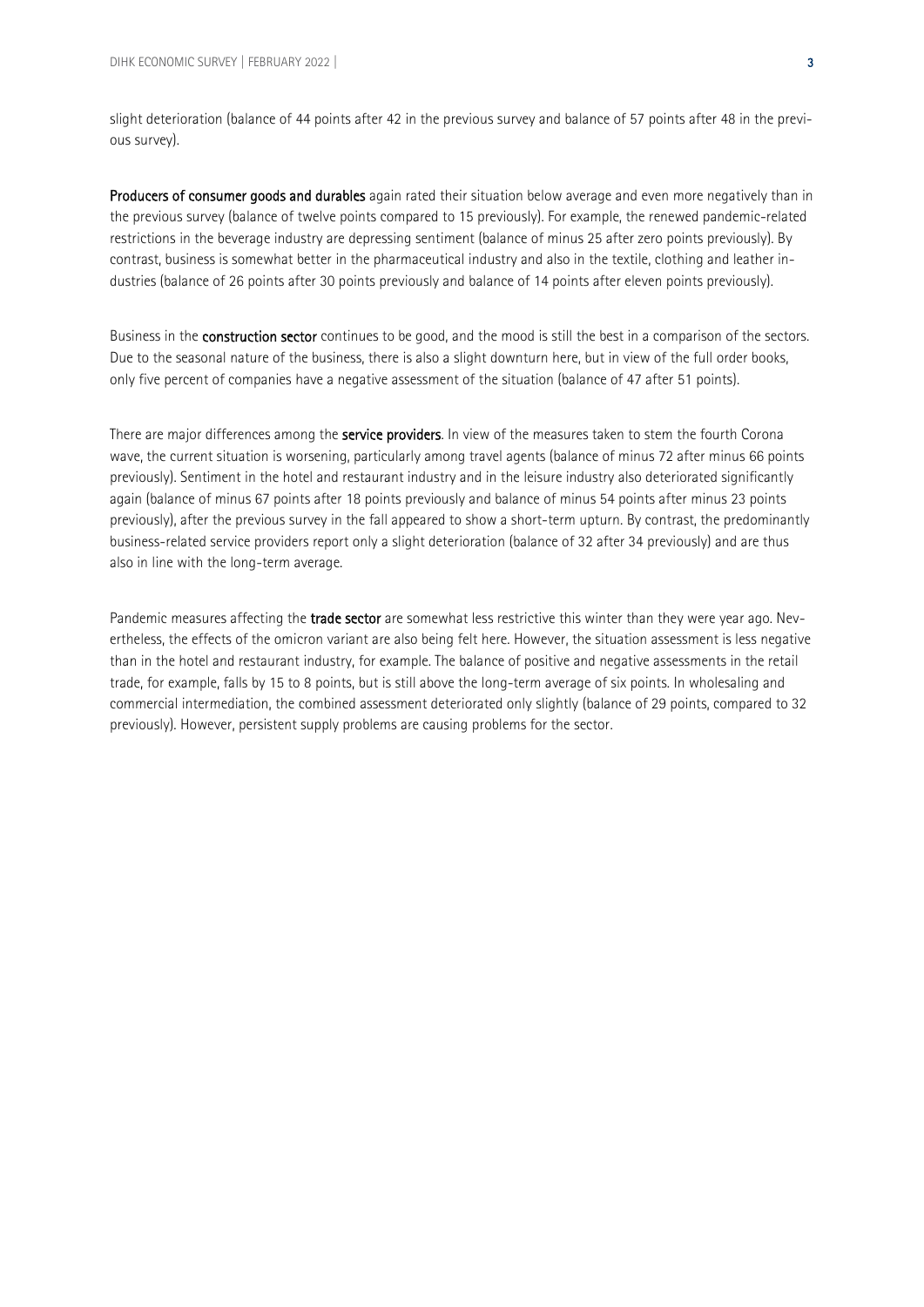## **Supply bottlenecks and price increases due to delivery difficulties**

The Corona pandemic has led to disruptions in international supply chains worldwide. The consequences are bottlenecks in commodities, materials and inputs as well as rising prices. Hopes for a rapid easing of the situation at the end of 2021 have not been fulfilled. At the beginning of the year, 36 percent of companies across all sectors report being affected by supply bottlenecks to a significant extent. 32 percent report being affected to a medium extent. A further 16 percent still say they are suffering from supply bottlenecks to a minor extent. Only 16 percent of the companies don't experience any supply problems. A closer look into the sectors shows that the situation is most difficult in industry. Here, 84 percent of companies say they are affected to a medium or considerable extent. The situation is slightly better in trade and construction, at 83 percent and 78 percent respectively. Only among service providers are less than half affected to a considerable or medium extent (48 percent).

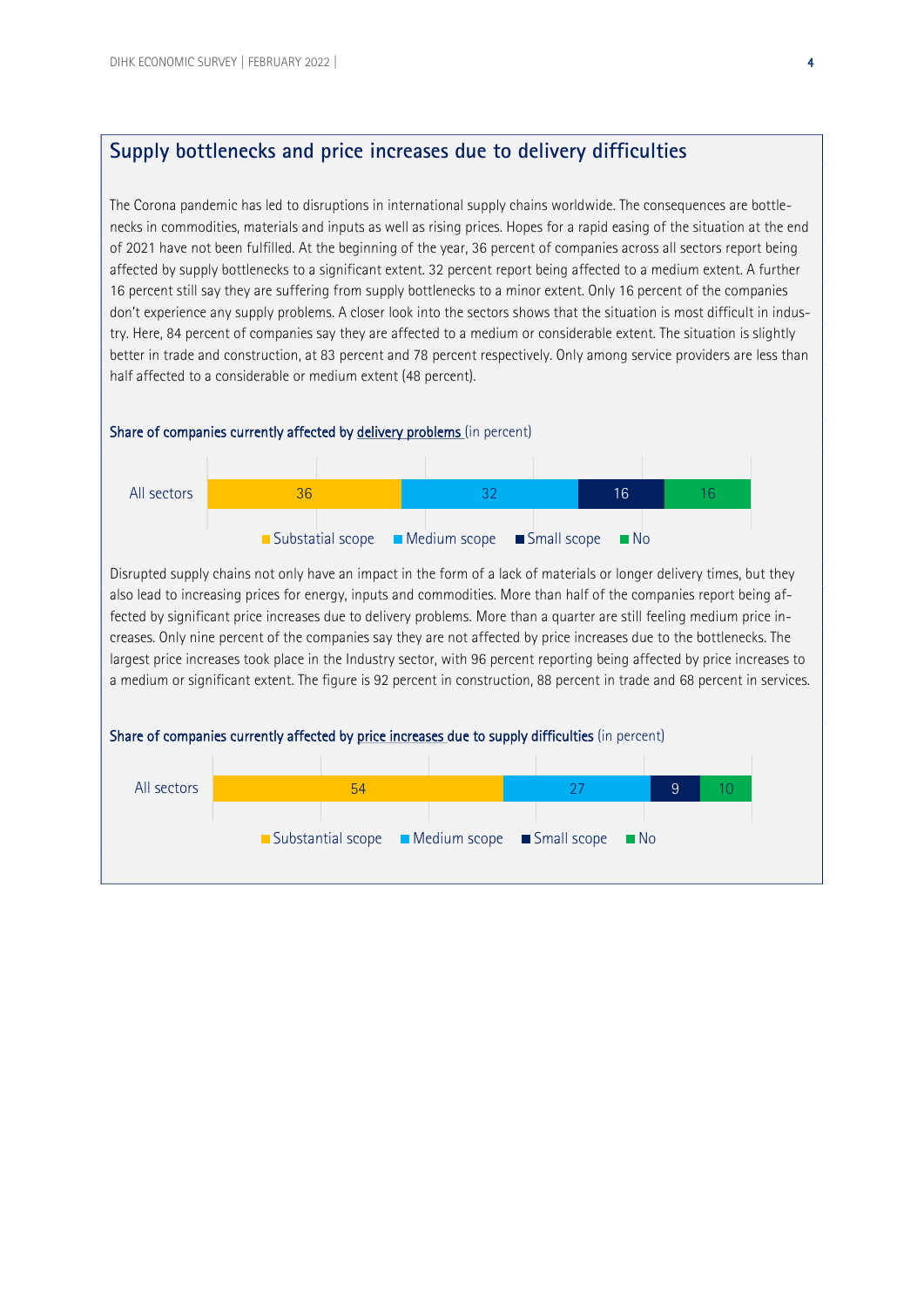### **Business expectations of the companies**

Business expectations for the coming twelve months are becoming gloomier. The balance of positive and negative expectations deteriorated by five points to just five points, slightly below the long-term average of seven points. This reflects the uncertainty as to when the pandemic and global supply bottlenecks will be overcome and how structural challenges such as the transformation of the economy or demographic change will be mastered.

Expectations are declining in particular in the Trade sector (balance of minus seven points, down from one) and among service providers (balance of five points, down from twelve). In the manufacturing industry, too, companies are less optimistic about the future (balance of 12 points after 17 previously). In the construction sector, expectations improved slightly, but the pessimists continued to predominate (balance of minus three points after minus seven points previously).



The outlook for companies offering predominantly consumer-related services has again been dampened. Not only the ongoing pandemic, but also concerns about rising energy and commodity prices, supply bottlenecks and also higher labor costs are depressing expectations. Particularly pessimistic are companies from the arts, entertainment and recreation sector (balance of minus two points 18, down from minus three points), catering (balance of minus eight points, down from minus three points) and the accommodation sector (balance of minus four points, down from minus two points). Business expectations also fell among travel agents (balance of ten points, down from 16).

Although business-related service providers remain optimistic about the future, their business expectations are more cautious than they were in fall 2021 (balance of 14 points compared to 20 previously). Expectations among IT service providers are comparatively good, albeit somewhat lower than in the previous survey (balance of 23 points compared to 28 previously). The majority of trade fair, exhibition and congress organizers also hope that events will be held again this year and that their business will pick up, but they too are significantly more cautious than in fall 2021 (balance of 20 points after 47). Companies in the leasing and rental sector and in management consulting are also scaling back their expectations somewhat (balance of 17 points after 24 previously and balance of 11 points after 19 points, respectively). The companies in the field of placement and leasing of workers are basically benefiting from the economy's need for flexible personnel solutions in uncertain times as well as from the high demand for qualified workers. At the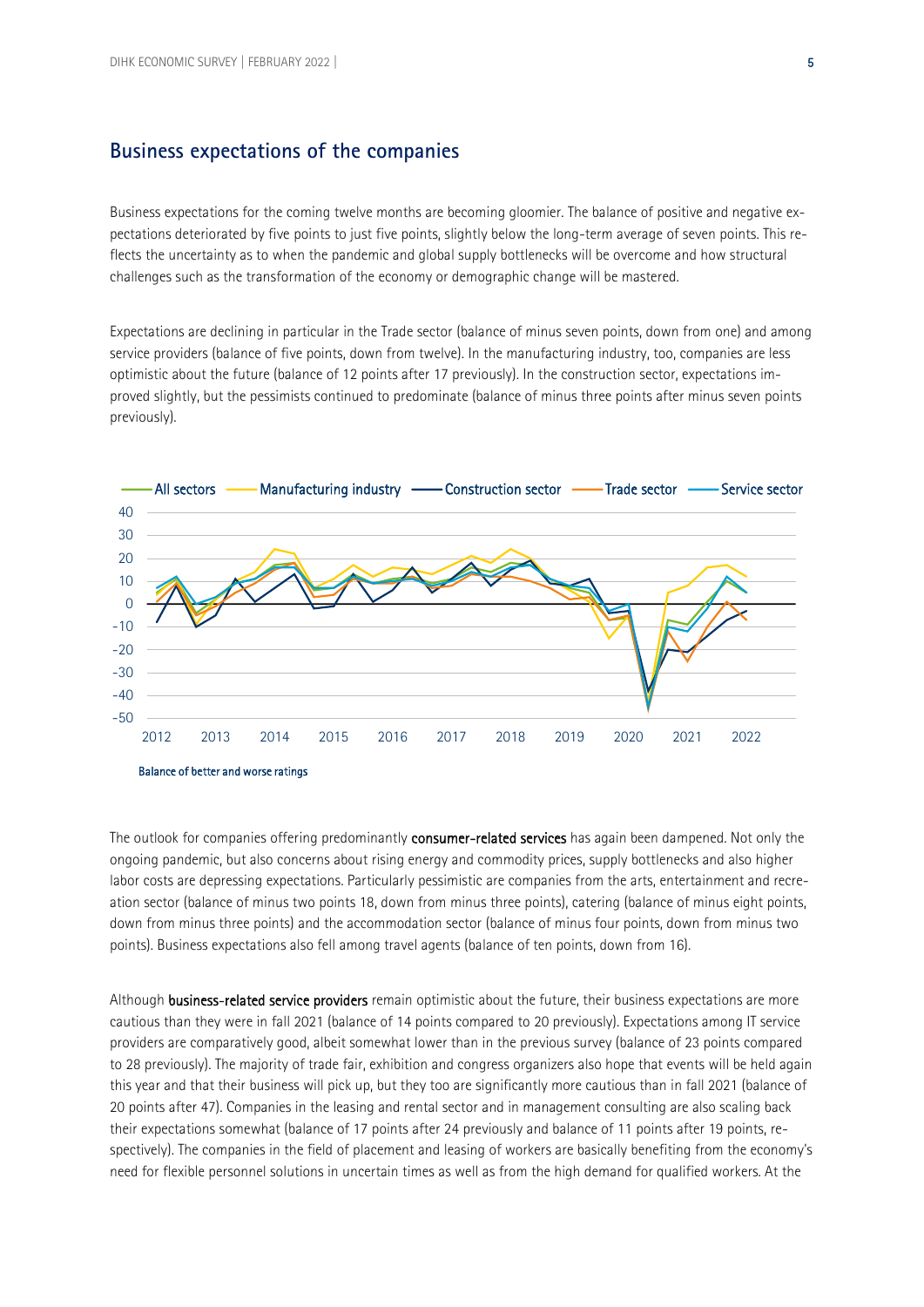same time, however, the sector itself is suffering from the shortage of skilled workers. The balance of business expectations therefore remains almost unchanged at 19 points (after 20 points previously).

In the trade sector, retailers in particular are once again taking a much more cautious view of the coming months (balance of minus eleven, compared to one point previously). Although stationary retail is no longer suffering as much as last winter from the protective measures, the effects of the fourth wave are being felt. The outlook in wholesale and retail brokerage has also declined. Here, companies are feeling the pressure of supply bottlenecks and the resulting price increases in particular. However, optimists and pessimists are more or less in balance (balance of minus one after five points previously).

In the **manufacturing industry**, a downturn in sentiment is particularly noticeable among manufacturers of consumer goods (balance of seven points, down from 18). Here, business expectations are heavily dependent on consumer-related service providers, such as the food service industry, which are suffering from the fourth Corona wave. Correspondingly, the expectations of companies in the food and tobacco processing sectors, for example, fall on balance by 7 to one point.

Among the energy- and commodity-intensive intermediate goods manufacturers, expectations for the next twelve months are mixed. While the outlook in the paper and chemical industries has clouded over noticeably (balance of 6 points after 22 points previously, and balance down from 7 after 14 points previously), companies in the metal production and processing sector continue to hope for a revival (balance of 18 points unchanged). In the rubber and plastics industry, the balance deteriorated slightly by one point to nine.

Capital goods producers are somewhat more pessimistic about the outlook for the coming year than in the previous survey (balance of 21 compared to 26 previously). Motor vehicle manufacturers are hoping for somewhat more positive sales than last fall (balance of 16 points compared to 21 previously). By contrast, mechanical engineering companies (balance of 30 points compared to 25 previously) and electrical engineering companies (balance of 24 points compared to 19 the previously) have somewhat lower business expectations.

Companies in the construction sector are slightly raising their expectations, but on balance they are still taking a critical view of business in the coming months, driven by the considerable shortage of skilled labor and burdens from high energy and commodity prices. This applies in particular to civil and underground engineering, where expectations are still at a balance of minus eight points (after minus points 19 previously) despite a considerable improvement. The balance of business expectations also remains negative for companies in the building construction sector (balance of minus two points, compared with minus six previously) and the finishing trade (balance of minus two points, compared with minus five previously).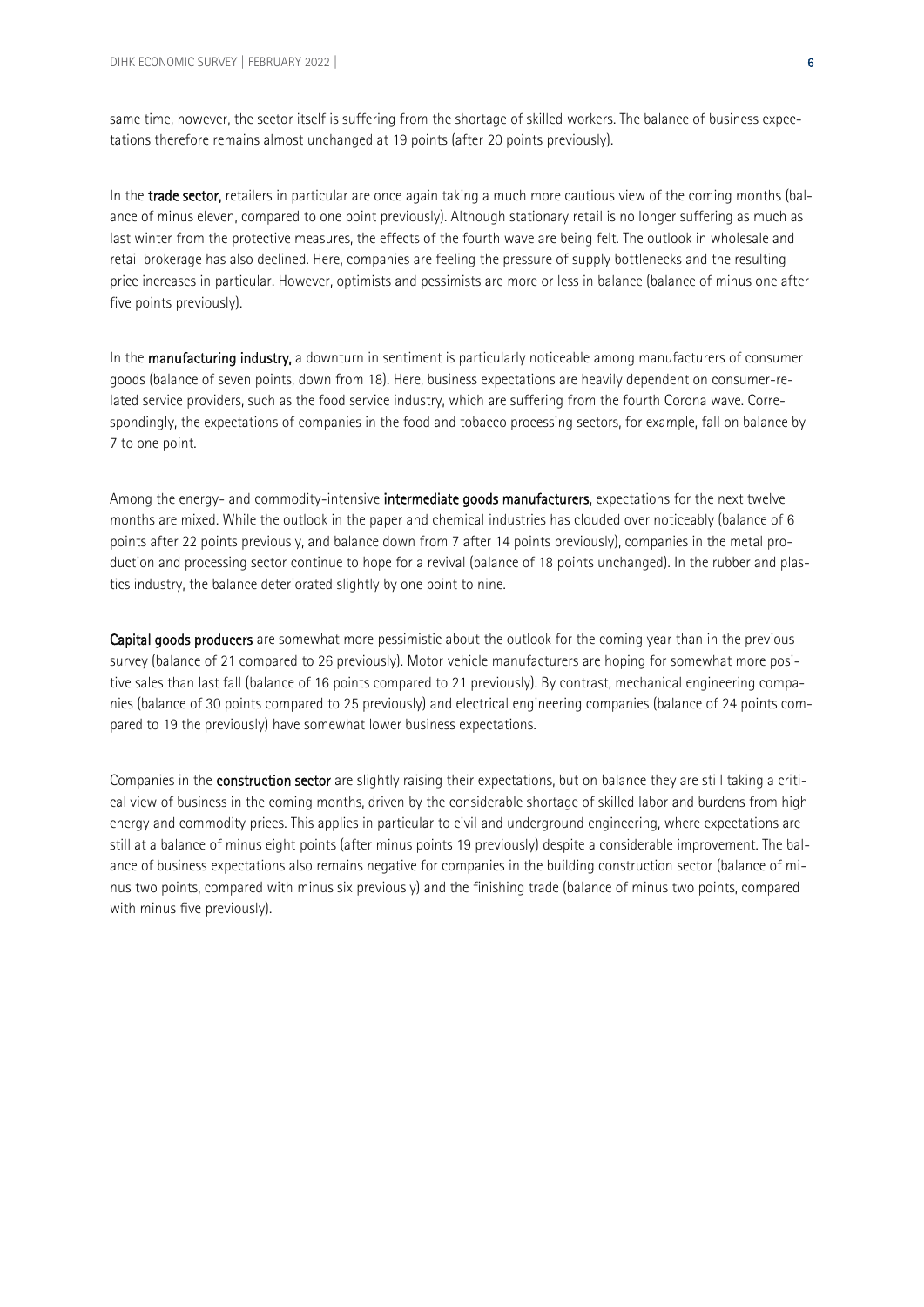## No short-term easing of supply bottlenecks expected

Almost nine out of ten companies (89 percent) do not expect the supply problems to ease until the second half of 2022 at the earliest, or do not even dare to make a forecast. Around 22 percent of companies do not see an improvement in the supply situation until 2023, and ten percent do not expect any improvement at all in the supply bottlenecks relevant to them. However, it is also clear that there is a great deal of uncertainty about the duration of the supply bottlenecks, with just under a third of companies not even in a position to estimate when the bottlenecks will end.



When do companies expect an improvement in the supply of commodities, intermediate products and goods relevant to you? (in percent)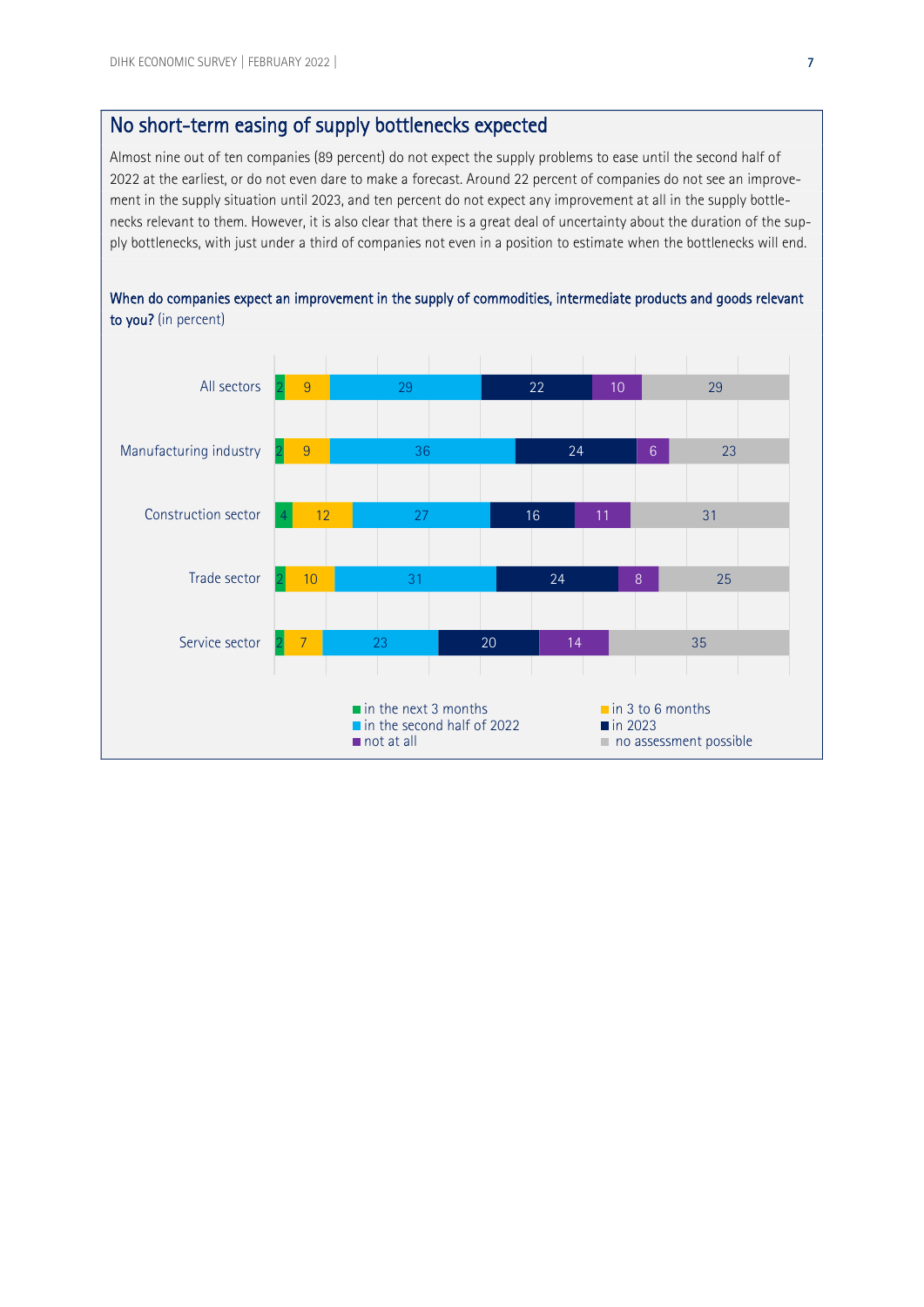### **Current financing situation of companies**

The financial situation of companies has deteriorated compared since fall. The share of companies describing their financial situation as problematic has risen from 31 to 38 percent. This means that more than one in three companies is facing challenges. The main concern is the decline in equity (20 percent) after almost two years of a pandemic that has drained reserves. Due to renewed business restrictions and supply chain disruptions, there is also an increase in the number of companies reporting liquidity bottlenecks (17 percent). Slightly more companies than in the fall of 2021 see themselves at risk of insolvency: across the whole spectrum of the economy, three percent of companies do. Access to debt capital has worsened for six percent of companies. The smaller the company, the more critical its financial situation, especially in terms of equity and liquidity. A quarter of small companies with up to 19 employees are faced with a decline in equity capital and a fifth are facing a liquidity bottleneck (21 percent).

A look into the sectors shows that the financial situation in the construction industry is stable. Around three quarters of construction companies see their financial situation as unproblematic (73 percent, compared to 75 percent previously); the proportion of companies facing a decline in equity is twelve percent, compared to eleven percent previously. In the manufacturing industry, on the other hand, the financial situation has clouded over. More companies report a problematic financial situation (31 compared to 25 percent previously in fall 2021), and there has also been an increase in the proportion of companies reporting liquidity shortages (15 compared to 11 percent previously in fall 2021) and a decline in equity (13 compared to 11 percent previously in fall 2021).

The trend is similar in the retail sector. Here, too, the proportion of companies experiencing financing difficulties has risen from 30 percent to 36 percent compared to fall 2021. Here, the challenges are also dominated by a decline in equity (19 percent) and liquidity bottlenecks (16 percent).

In a comparison of economic sectors, service providers face the most difficult financial situation, as they are affected by restrictions on business operations more frequently than other sectors. Now, 43 percent of companies report a problematic financial situation; in fall 2021, the assessment was 35 percent. Companies are particularly concerned about the decline in equity (24 percent) and liquidity bottlenecks (19 percent). The assessment of the financial situation is particularly strained in the hotel and restaurant industry and among companies in the arts, entertainment, recreation sector: More than three-quarters (76 percent and 77 percent, respectively) of companies face a problematic financial situation. More than half (54 percent and 37 percent, respectively) report a decline in equity, and more than a third (35 percent and 36 percent, respectively) worry about liquidity shortages. Nine percent (down from 3) of companies in the hotel and restaurant sector feel threatened by an insolvency, and as many as 13 percent (down from 5) of companies in the arts, entertainment and recreation sector. The financial situation remains tense for trade fair, exhibition and congress organizers, whose traditional business was largely idle during the pandemic. Although the proportion of those reporting a problematic financial situation has fallen slightly from 62 percent to 58 percent. Nevertheless, 38 percent are concerned about the decline in equity capital, 29 percent are struggling with liquidity bottlenecks and 11 percent with increasing bad debt losses.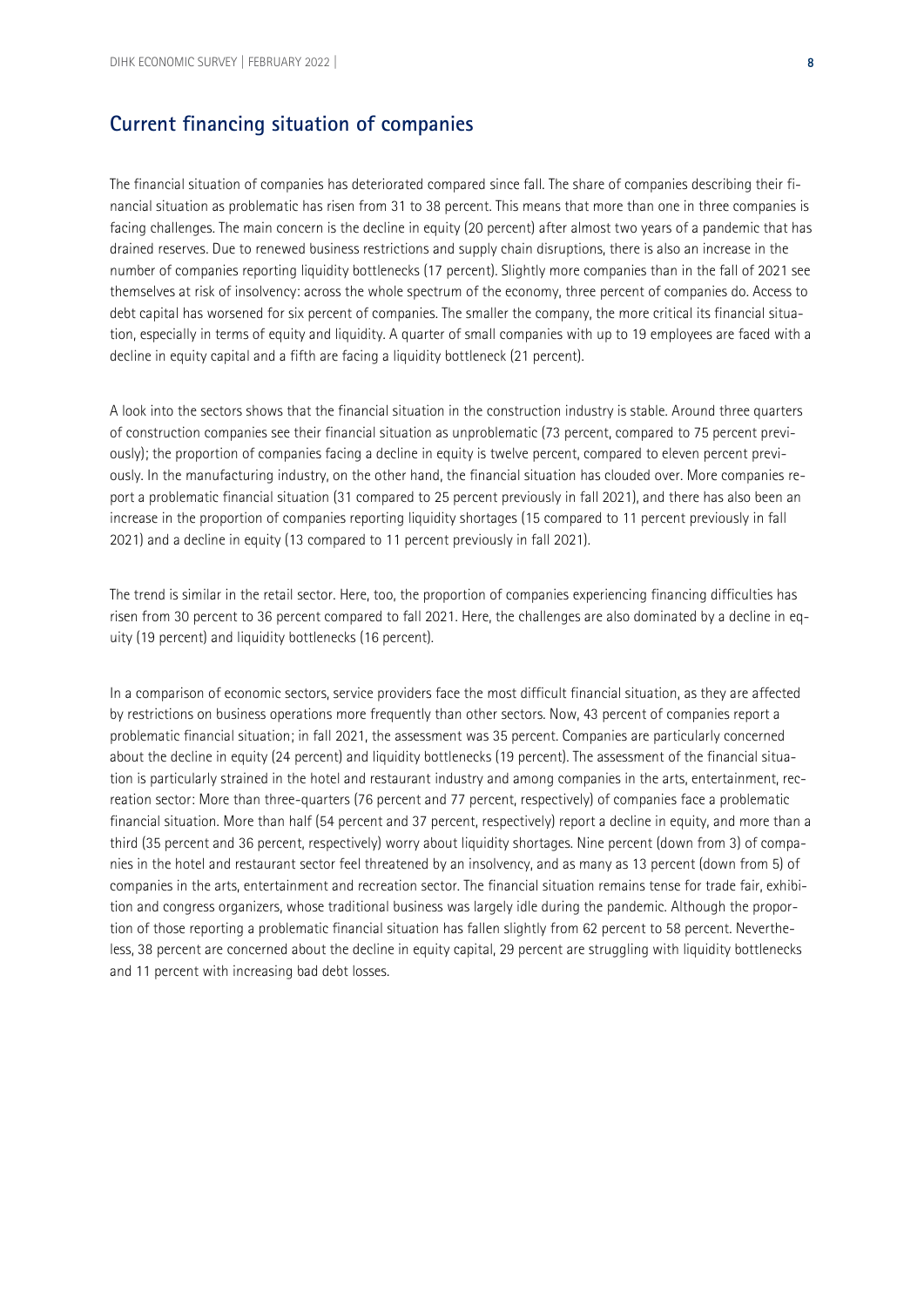#### The current financial situation of companies is characterized by ...



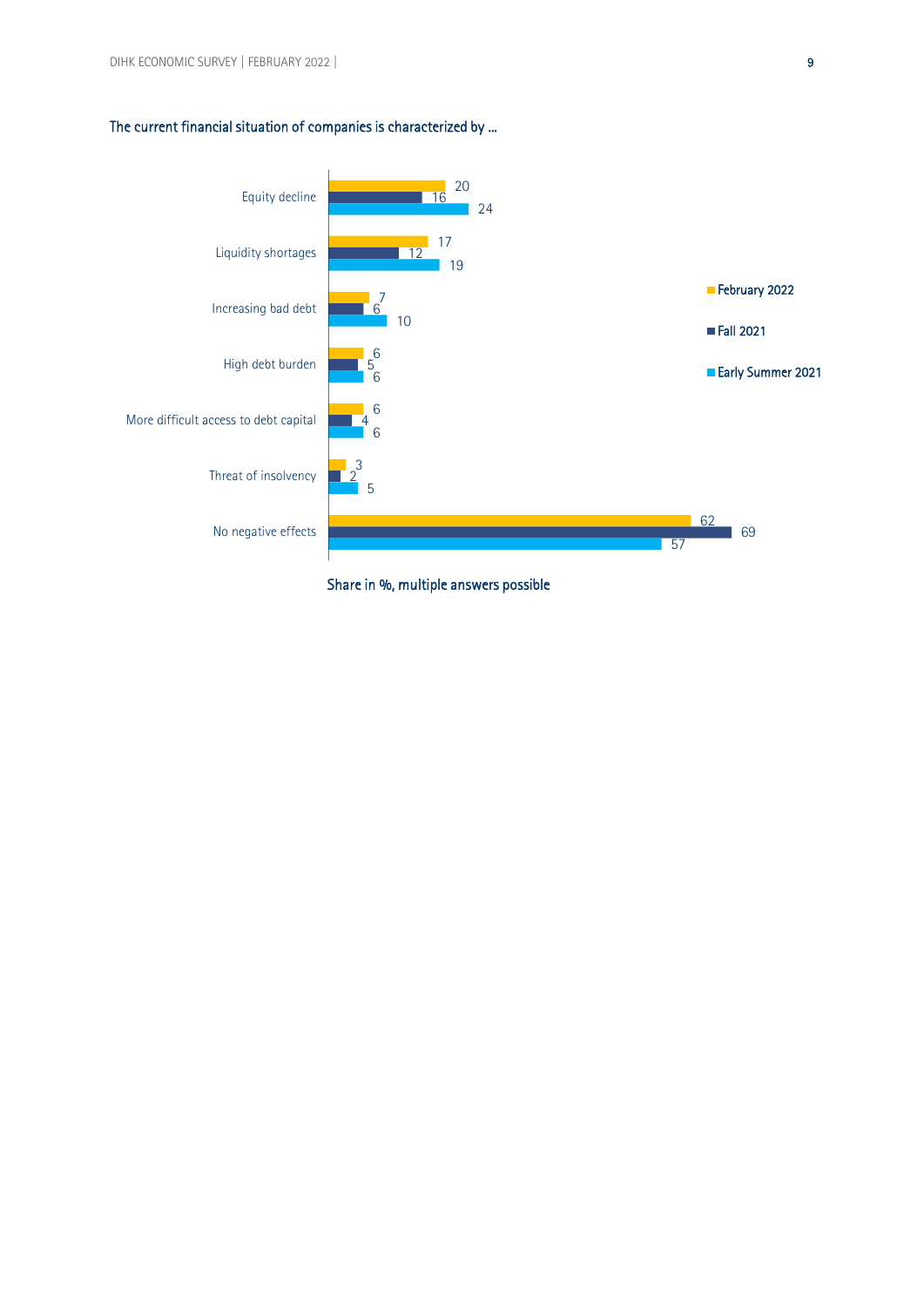### **Business risks of the companies for the coming 12 months**

From the companies' perspective, the structural risks to business development have further intensified compared with fall 2021 and are depressing business expectations. Rising energy and commodity prices are now the biggest risk. At 64 percent (up from 58 percent previously), more companies state this than ever before. Just below record levels comes the shortage of skilled workers. 61 percent (after 59 percent previously; highest level in fall 2018 with 62 percent) of companies fear they will not be able to find enough qualified staff. Concerns about rising labor costs (43 percent, up from 40 percent previously; an all-time high) have also grown, replacing economic policy conditions as the third biggest risk (39 after 43 percent previously).

With regard to economic risks, the risk of declining foreign demand continues to recede into the background in industry (24 percent, compared to 27 percent previously). Concerns about domestic demand are increasing only slightly overall (37 after 36 percent previously), although the risk has risen particularly in the beverage industry (68 percent, up from 54 percent) and in the hotel sector (37 percent, up from 26 percent).

#### Business risks for the overall economy

Percentage of responses; multiple responses possible; \*export industry

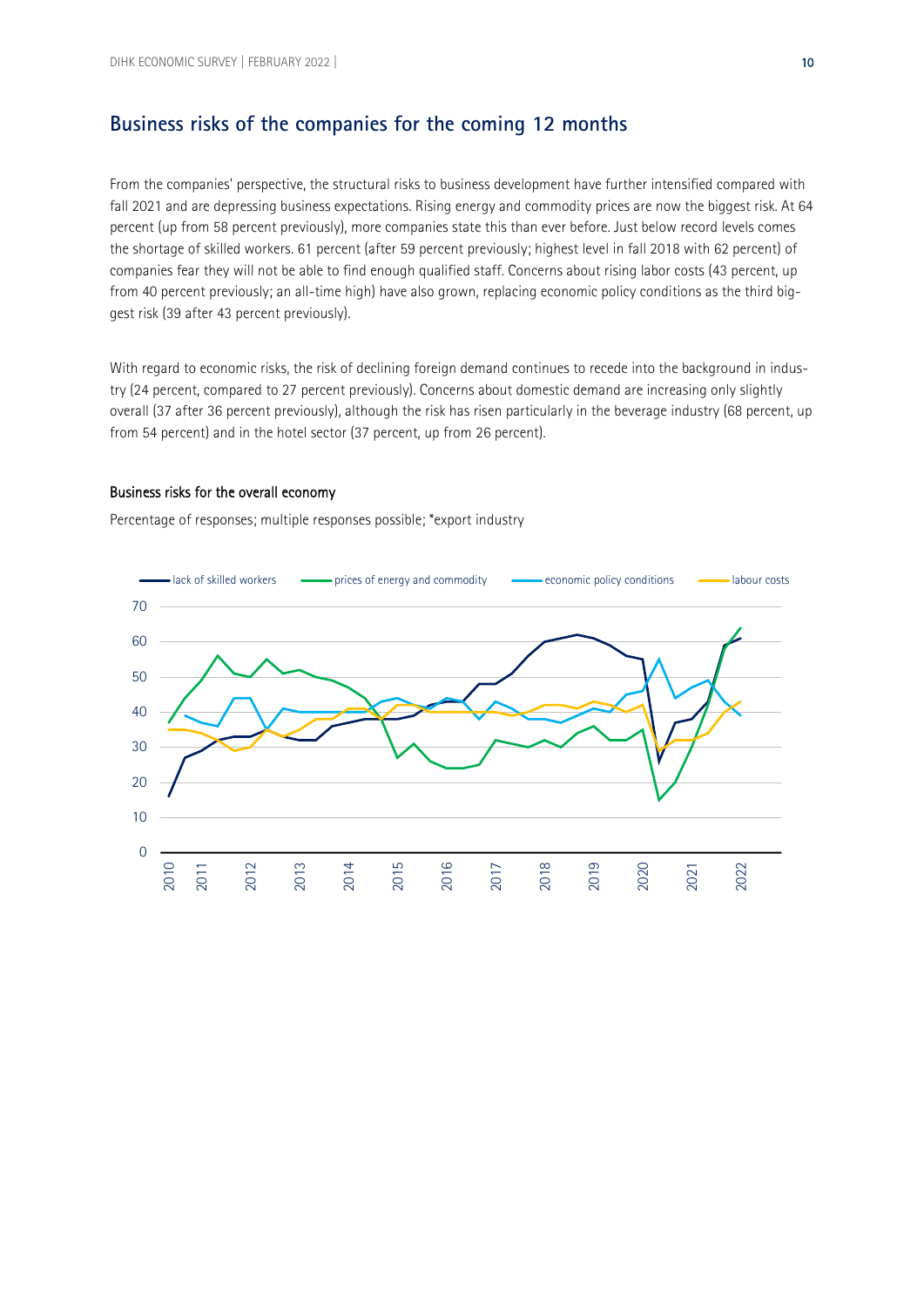

The proportion of companies citing prices of energy and commodities as a risk is now at an all-time high in all sectors of the economy. However, the manufacturing industry is the most affected (85 percent). Companies are feeling the cost pressure particularly in energy and commodity-intensive sectors such as the rubber and plastics industry (95 percent), metal production and processing (93 percent) or quarrying, mining (87 percent). On the one hand, companies are confronted with global supply chain disruptions and associated price increases for metal, plastics, rubber or wood, for example. On the other hand, rising energy prices are also becoming a burden on business. Also coming to bear is the uncertainty of many companies as to what costs they will face in the medium and long term with the transformation to a climate-neutral economy, e.g. through  $CO_2$  pricing, and the implementation of the Green Deal. The cost of energy is already very high.

In construction, the risk of energy and commodity prices jumps to 78 percent (from 74 percent previously). In the retail sector (69 percent), the pressure is again significantly greater among wholesalers and trade intermediaries (73 percent), who are even more involved in international trade, than in the retail sector (64 percent). At least half (51 percent) of the service providers are concerned about the development of prices for energy and commodities, although there are differences within the sector. For example, companies in warehousing and transport services (75 percent), but also the hotel and restaurant industry (73 percent) are particularly affected.

In terms of the shortage of skilled workers, the percentage in all sectors of the economy is 61, just below the all-time high (62 percent across all sectors in fall 2018). The construction industry (78 percent) or companies in warehousing and transport service providers (75 percent) in particular are experiencing staff shortages. In the hotel and restaurant industry, the pressure has decreased somewhat (67 after 75 percent previously). Among industrial companies, it is particularly companies in the quarrying and mining sector (66 percent), but also electrical equipment (67 percent), that complain of a shortage of skilled workers.

The risk of labor costs is increasing in all sectors of the economy and is at a record level in the manufacturing industry (44 percent) and in the trade sector (41 percent), while in the construction sector it is only just below an all-time high at 48 percent (beginning of 2014: 50 percent). In the service sector (43 percent), e.g. the security industry (65 after previously 67 percent), the hospitality industry (59 after previously 51 percent), cleaning services (59 after previously 51 percent), transport service providers (55 after previously 51 percent), postal, courier, express services (62 after previously 55 percent) or the textile industry (50 after previously 43 percent) are particularly affected. In addition to the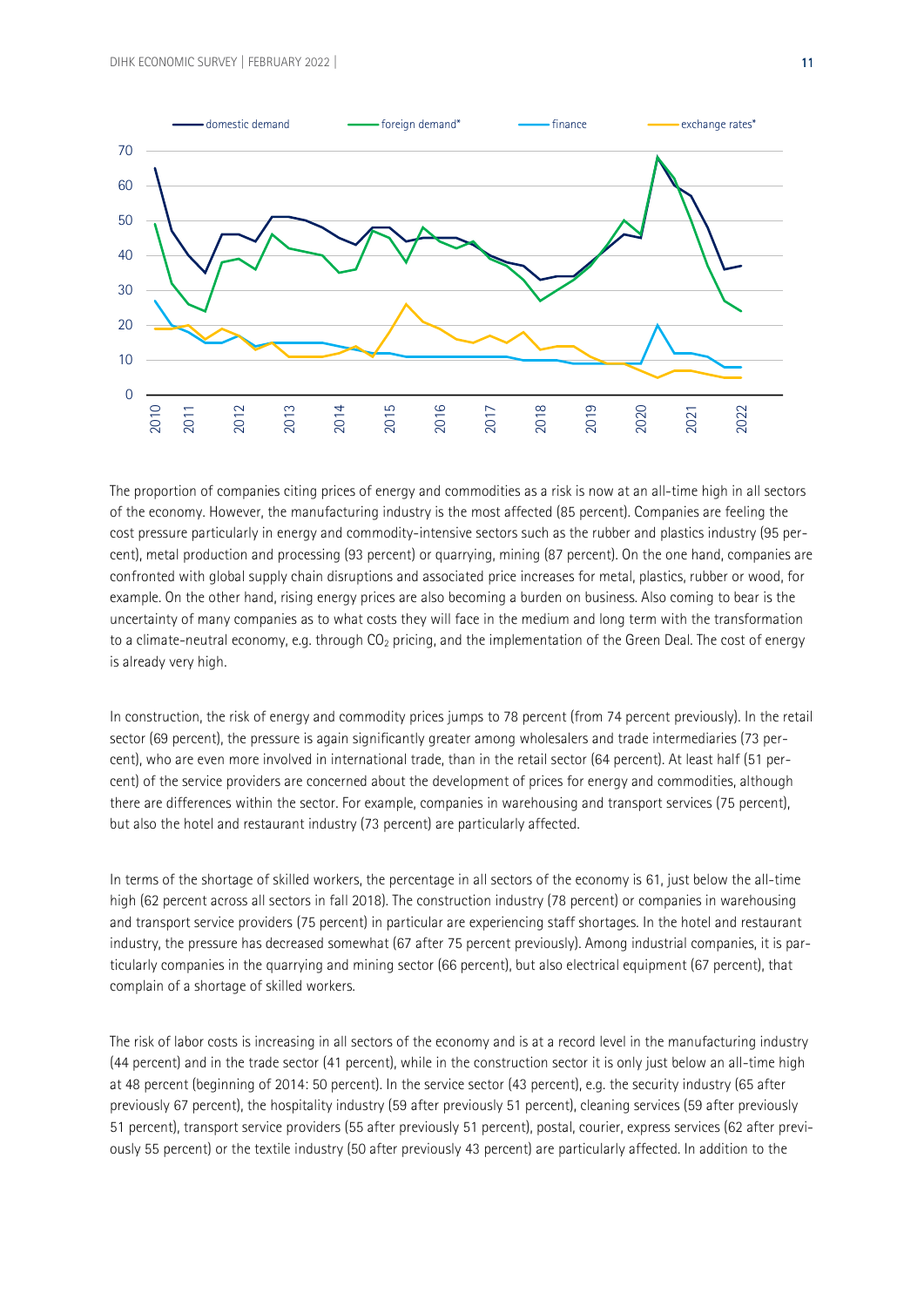shortage of skilled workers, which increases wages and other costs for recruiting and retaining staff, the planned significant increase in the minimum wage by the new German government may also play a role in this risk assessment of companies in the above-mentioned sectors in particular.

#### TOP business risks by sector

Percentage of responses; multiple answers possible, **all-time high**<br>————————————————————

|    | Industry                                     | Construction                          | Trade                                        | <b>Services</b>             |
|----|----------------------------------------------|---------------------------------------|----------------------------------------------|-----------------------------|
| 1. | 85%<br><b>Energy and commodity</b><br>prices | 78%<br>Shortage of skilled<br>workers | 69%<br><b>Energy and commodity</b><br>prices | 62%<br>Skills shortage      |
| 2. | 59%                                          | 78%                                   | 52%                                          | 51%                         |
|    | Shortage of skilled                          | <b>Energy and commodity</b>           | Shortage of skilled                          | <b>Energy and commodity</b> |
|    | workers                                      | prices                                | workers                                      | prices                      |
| 3. | 44%                                          | 48%                                   | 48%                                          | 43%                         |
|    | Labor costs                                  | Labor costs                           | Domestic demand                              | Labor costs                 |
| 4. | 35%                                          | 32%                                   | 41%                                          | 42%                         |
|    | Domestic demand                              | Economic policy                       | Labor costs                                  | Economic policy             |
| 5. | 34%                                          | 27%                                   | 39%                                          | 36%                         |
|    | Economic policy                              | Domestic demand                       | Economic policy                              | Domestic demand             |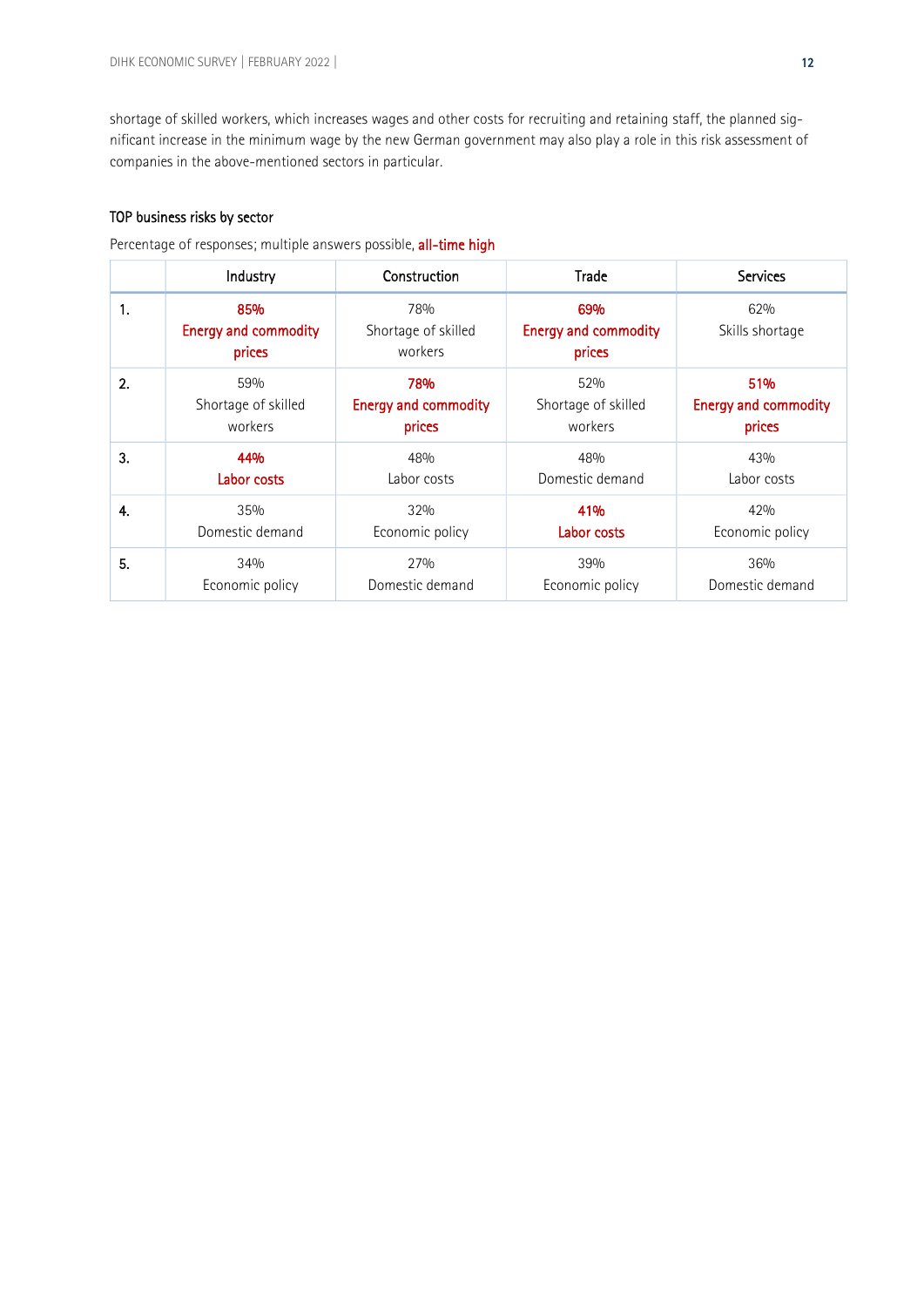## **Export expectations of industrial companies for the coming 12 months**

Companies' export expectations are almost unchanged from the previous survey (balance of 20 points compared to 21 previously) and thus remain slightly above the long-term average. Accordingly, the share of export-oriented German manufacturing industry that expects its exports to increase in the coming twelve months predominates. However, in view of the challenging environment in international business, the balance drops by one point: Risks for export-oriented manufacturing industry are not so much posed by weakening foreign demand, as order books are still well filled. Only 24 percent see this as a business risk, the lowest number since early summer 2011. Instead, disruptions in global logistics, delivery problems and price increases for intermediate goods and energy sources, as well as an uncertain pandemic situation in important sales markets, continue to pose challenges to foreign business. A look at the industrial sectors reveals a mixed picture in terms of expectations compared with the previous survey.

With regard to company size, export expectations vary widely: companies with more than 200 employees (balance of 35 points after 36 the previous survey) and with more than 1,000 employees (balance of 43 points after 50 the previous survey) raise their expectations. By contrast, small and medium-sized enterprises with up to 19 employees (balance of one point compared with three previously) and up to 199 employees (balance of ten points compared to twelve points previously) have slightly lowered their export expectations compared with the previous survey.





The export expectations of capital goods producers remain constant at an above-average level (balance unchanged at 31 points). In particular, incoming orders for capital goods from abroad have increased in recent months and give hope for good export prospects. Capital goods producers are somewhat more optimistic about supply chain problems than the manufacturing industry in total. Slightly more than half (52 percent) of capital goods manufacturers expect the situation to ease before the end of the year, meaning that existing orders could subsequently be processed. In particular, mechanical engineering manufacturers (balance of 36 points compared to 33 points), automotive manufacturers (balance of 25 points, up from 18 points) and manufacturers of automotive parts and accessories (balance of 20 points, up from 13 points) expect exports to be higher than recently. By contrast, the expectations of electrical engineers (balance of 25 after 28 points previously) and manufacturers of data processing equipment and electrical and optical products (balance of 25 after 34 points previously) are more subdued than in the previous survey.

Producers of intermediate goods (balance of 15 after 16 points) and producers of consumer goods (balance of 15 after 18 points) slightly lowered their export expectations.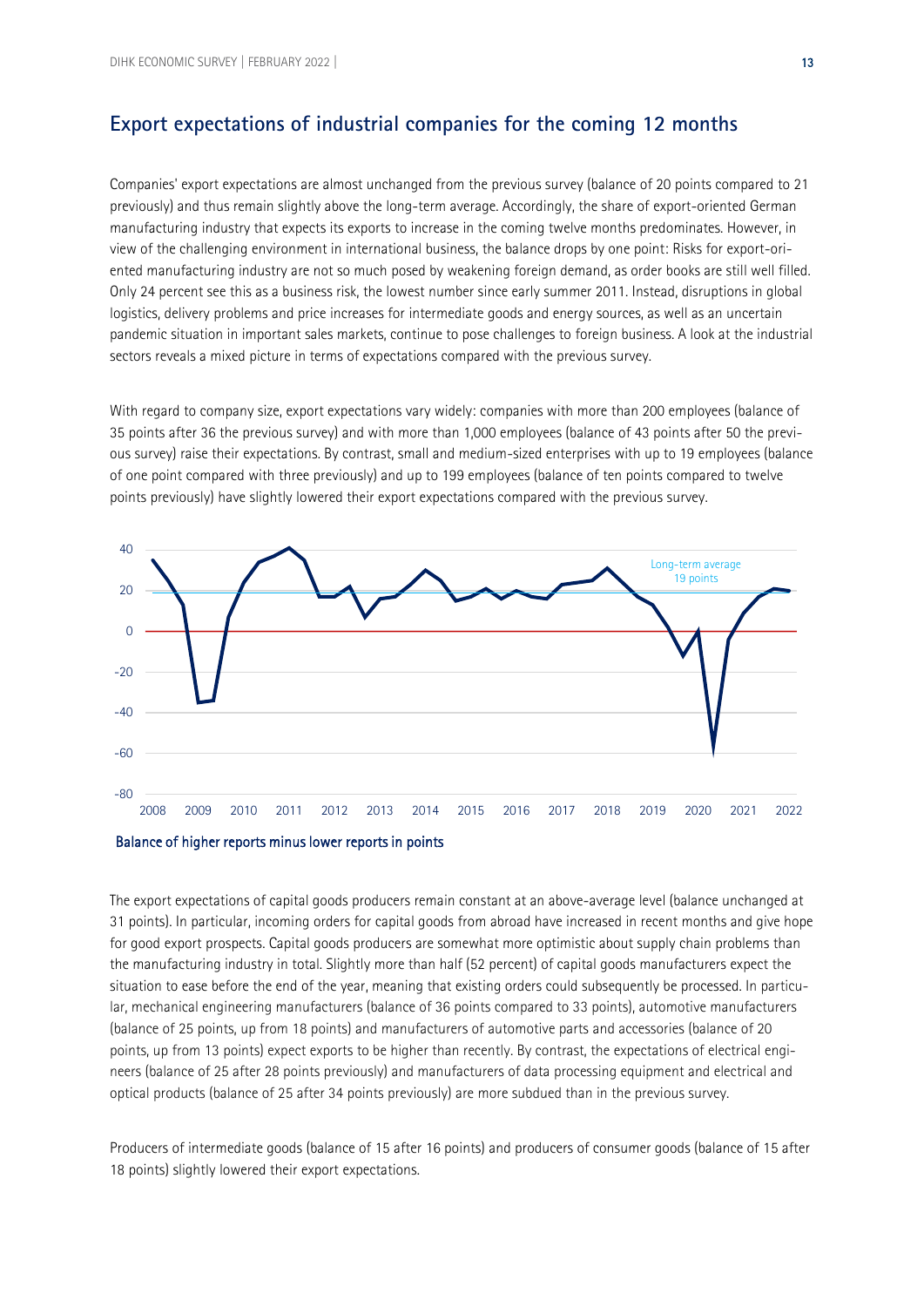Among intermediate goods producers, the expectations of metal products manufacturers remain constant (balance unchanged at 15 points). Metal production and processing companies lower their expectations for the second time in succession (balance of ten points after 14). In the chemical industry, too, the proportion of companies expecting to increase their exports in the coming twelve months has fallen compared with the previous survey (balance of 18 points after 22). The export expectations of rubber and plastics manufacturers are rising slightly (balance of twelve points after ten).

#### Export expectations for the coming 12 months in selected sectors

Shares in percent

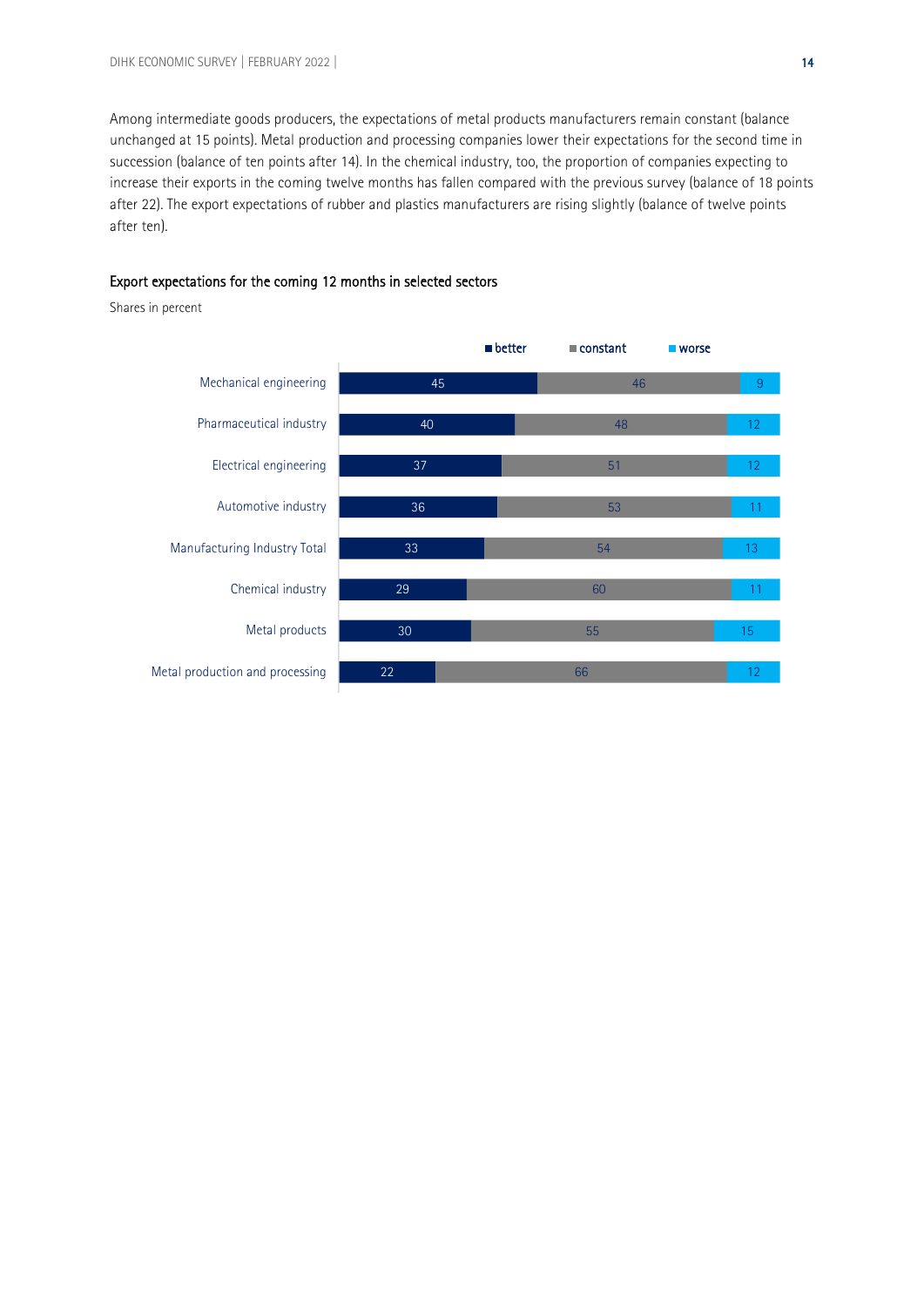#### **Investment plans of companies for the next 12 months**

Companies remain cautious in their companies' investment plans. At the start of 2022, just under a third (31 percent) of companies intend to expand their investments, while just under one in five plans to invest less (balance of twelve points after 13 points). Although the manufacturing industry (balance of 23 points after 21) and the construction sector (balance of five points after three) are once again somewhat more optimistic, the trade and the service sector are starting 2022 with slower investment plans (balance of seven points, down from ten points, and balance of nine points, down from twelve points). Although companies' investment plans in the economy are currently better than at the start of 2020 (balance of six points at that time), they are coming from a low level. In early summer 2020, investment plans reached their lowest level with a balance of minus 37 points. Although investments have risen since then, they have not yet been caught up. This means that important future investments for the transformation of the economy toward more decarbonization and digitization are missing.





In terms of investment motives, more industrial companies than ever before want to invest in environmental protection (35 percent). At the same time, 91 percent of them see rising energy and commodity prices as a risk to their business (previous survey: 89 percent). It is primarily energy-intensive companies for whom environmental protection is gaining in importance - a reaction to rising energy prices, which are higher in Germany than in other European countries due to special national burdens such as national C02 pricing. A particularly large number of companies in the mining and quarrying sector want to invest in environmental protection (64 percent). In the chemical industry and metal production and processing, almost one in two companies wants to do so (48 after 42 percent previously in each case), while in the automotive and rubber and plastics industries, the share of companies which invest in environmental protection climbs to 46 and 39 percent respectively.

Only just over one in three industrial companies intends to invest in expanding capacities (35 percent after 36 percent previously). The uncertainty as to how the supply bottlenecks will continue to affect the economy and how the shortage of skilled workers and the associated higher costs can be dealt with structurally is too great. The pharmaceutical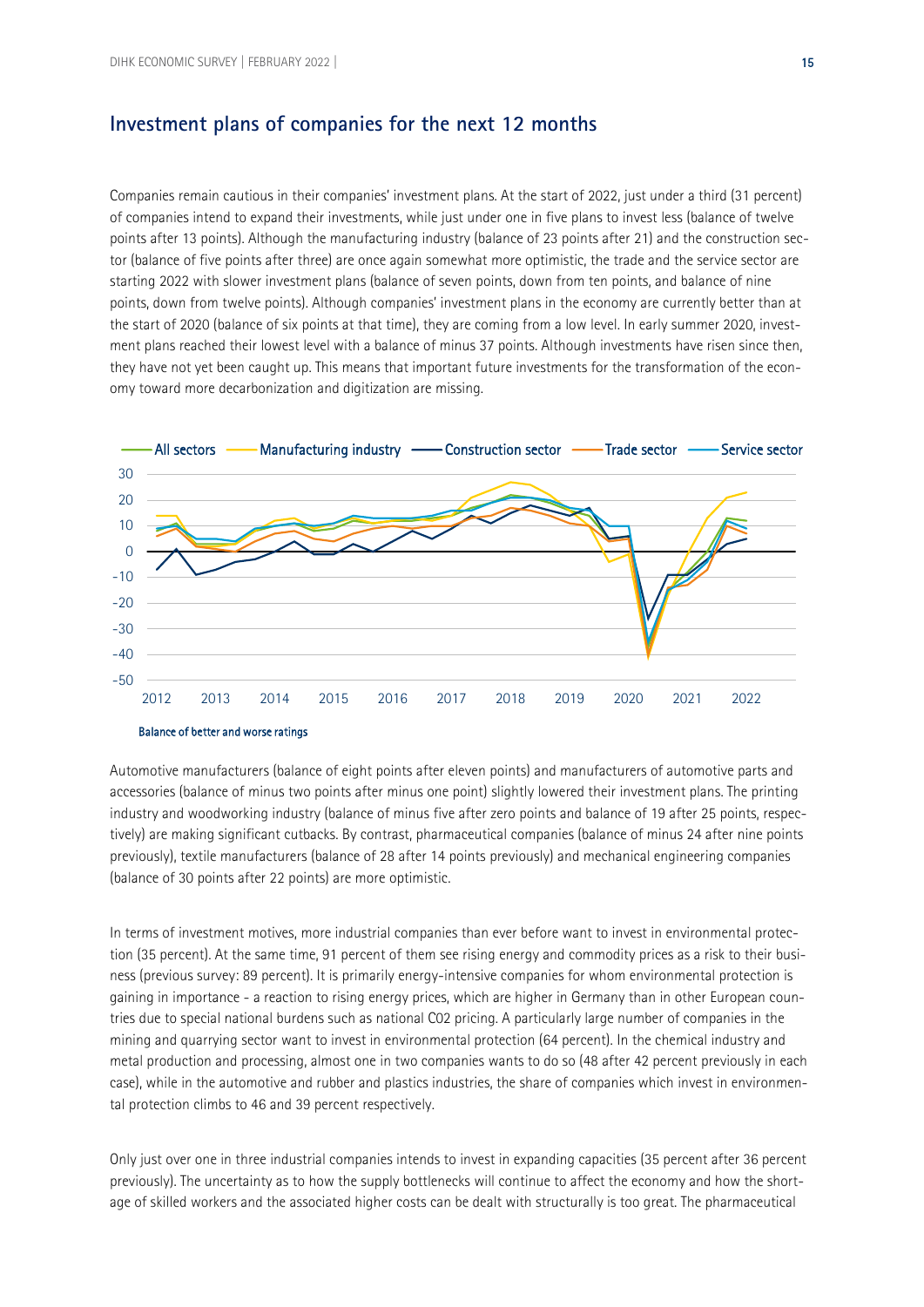industry (51 percent after 48 percent) and mechanical engineering (38 after 35 percent) in particular are planning to expand their capacities. They expect noticeable domestic and foreign demand impulses.

While investment plans in construction are up somewhat (balance of five points after three), retailers and service providers are cutting them back. They have been unable to maintain the continuous improvement in their investment plans since fall 2020. They continue to be hampered by the pandemic-related restrictions. In wholesale and retail, companies' investment plans fall by four and three points, respectively, to a balance of two and 12 points, respectively. Trade intermediaries cut back even more significantly (balance of twelve after 17 points).

<span id="page-15-1"></span>Among the service providers, the hotel and restaurant industry has significantly lowered its investment plans (balance of minus eleven points after seven points). A number of factors are combining to depress the investment mood of restaurateurs and accommodation providers: pandemic-related requirements such as 2G or 2G+[1](#page-15-0) , accommodation bans in many places in recent months, rising food prices as well as energy and commodity prices (the business risk rises to 73 after 63 percent) and increasing labor cost (59 percent after 51 percent), as it is often becoming increasingly difficult to find suitable staff. On the one hand, this puts a strain on investment budgets, and on the other, there is a great deal of uncertainty as to how future business will develop. In the arts, entertainment and recreation sector, too, investments are cut back (balance of minus 18 after ten points). At the same time, investment plans in rationalization are only just below the high of 26 percent at 24 percent.

The majority of the predominantly business-related services also show restraint in their companies' investment plans (balance of twelve after 13 points). While the investment plans of security services (balance of 20 after 17 points), building management (balance of 20 after 15 points) and cleaning services (balance of 20 after 15 points) continue to improve, those of service providers for advertising and market research (balance of minus two points after two points), management consulting (balance of seven points after nine points) and engineering and architectural services (balance of 12 points after 15 points) are somewhat worse. For the latter in particular, the acquisition of new orders is often more difficult in times of economic uncertainty.

|                        | Rationaliza-<br>tion | Product inno-<br>vation | Capacity<br>expansion | Environmental<br>protection | Replacement<br>demand |
|------------------------|----------------------|-------------------------|-----------------------|-----------------------------|-----------------------|
| All sectors            | 31(31)               | 31(32)                  | 28 (29)               | 27(26)                      | 63 (63)               |
| Manufacturing industry | 42 (42)              | 36(35)                  | 35(36)                | 35(33)                      | 63 (62)               |
| Construction           | 22(23)               | 19(23)                  | 20(22)                | 23(23)                      | 78 (77)               |
| <b>Trade scetor</b>    | 28 (28)              | 26(27)                  | 25(28)                | 25(24)                      | 64 (63)               |
| Service sector         | 27(27)               | 32(32)                  | 25(25)                | 24(23)                      | 62(62)                |

Main motives for investing in Germany (in percent; multiple answers possible, value of previous survey in parentheses):

<span id="page-15-0"></span><sup>&</sup>lt;sup>[1](#page-15-1)</sup> "2G": vaccinated or recovered; "2G+" vaccinated or recovered with an additional antigen rapid test.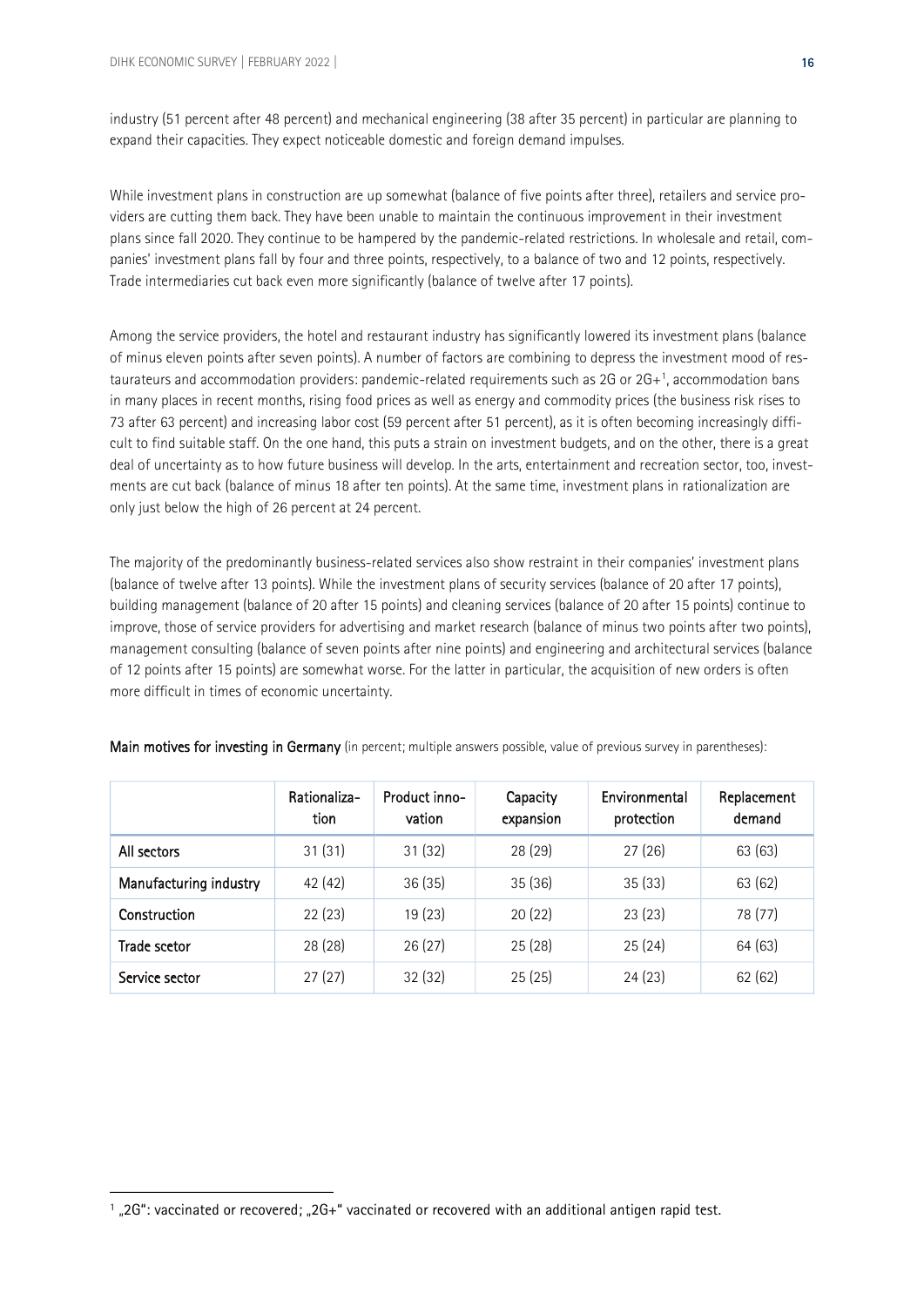#### **Companies' employment plans for the next 12 months**

Despite the difficult environment and the uncertain developments surrounding the pandemic, companies' employment plans remain in the positive range (balance of eight points). More than one in five companies (21 percent) plan to increase employment, two-thirds to keep staffing levels unchanged, while 13 percent anticipate a reduction. Compared with the survey conducted in the fall of 2021, there is a slight downturn (balance of eight points compared with nine previously), but the plans are still significantly above the long-term average (balance of zero points) and above the pre-crisis level (beginning of 2020: balance of zero points).

This decline is attributable to service providers and trade, many of which are affected by new measures to combat the pandemic, but even there, intentions remain positive overall (balance of five after eight points previously and five after six points previously, respectively). By contrast, industry and construction are planning to employ slightly more people than in the fall of the previous year (balance of 15 after 14 points previously and five after four points, respectively). From the point of view of the companies, the shortage of skilled workers as a business risk has already almost reached its historic high again (currently 61 percent; fall 2018: 62 percent), despite the fact that the crisis has not yet been overcome, thus making it more difficult to expand the workforce as planned. With the expectation of further increasing shortages of skilled labor in the future or to cope with structural change in the long term, companies' employment intentions can be positive at the current margin, even if the business outlook is gloomy. At 43 percent, the risk of labor costs is at an all-time high, to which the planned increase in the minimum wage is likely to contribute.



In the manufacturing industry, the signs are that companies' employment plans are on the rise. The balance there improved slightly from 14 to 15 points compared with the previous survey. Companies' full order books and the threat of a shortage of skilled workers are also making themselves felt in hiring plans. In view of the looming retirement of the baby boomers, it is imperative to recruit new staff. At the same time, companies with positive employment plans are already feeling that it is becoming increasingly difficult to fill positions. Thus, companies that want to increase employment also particularly often see the risk of a shortage of skilled workers. A year ago, employment intentions were still pointing to a reduction (balance of minus nine points), although at that time they were already getting less negative following the drastic slump after the start of the crisis (early summer 2020: minus 33 points). Corona-related restrictions are currently hitting industrial companies less severely than service providers, for example, which is reflected in the plans. On the other hand, the manufacturing industry is more affected by supply bottlenecks for commodities and intermediate products. In case of doubt, companies can respond to this with short-time work without having to adjust their basic hiring plans in advance.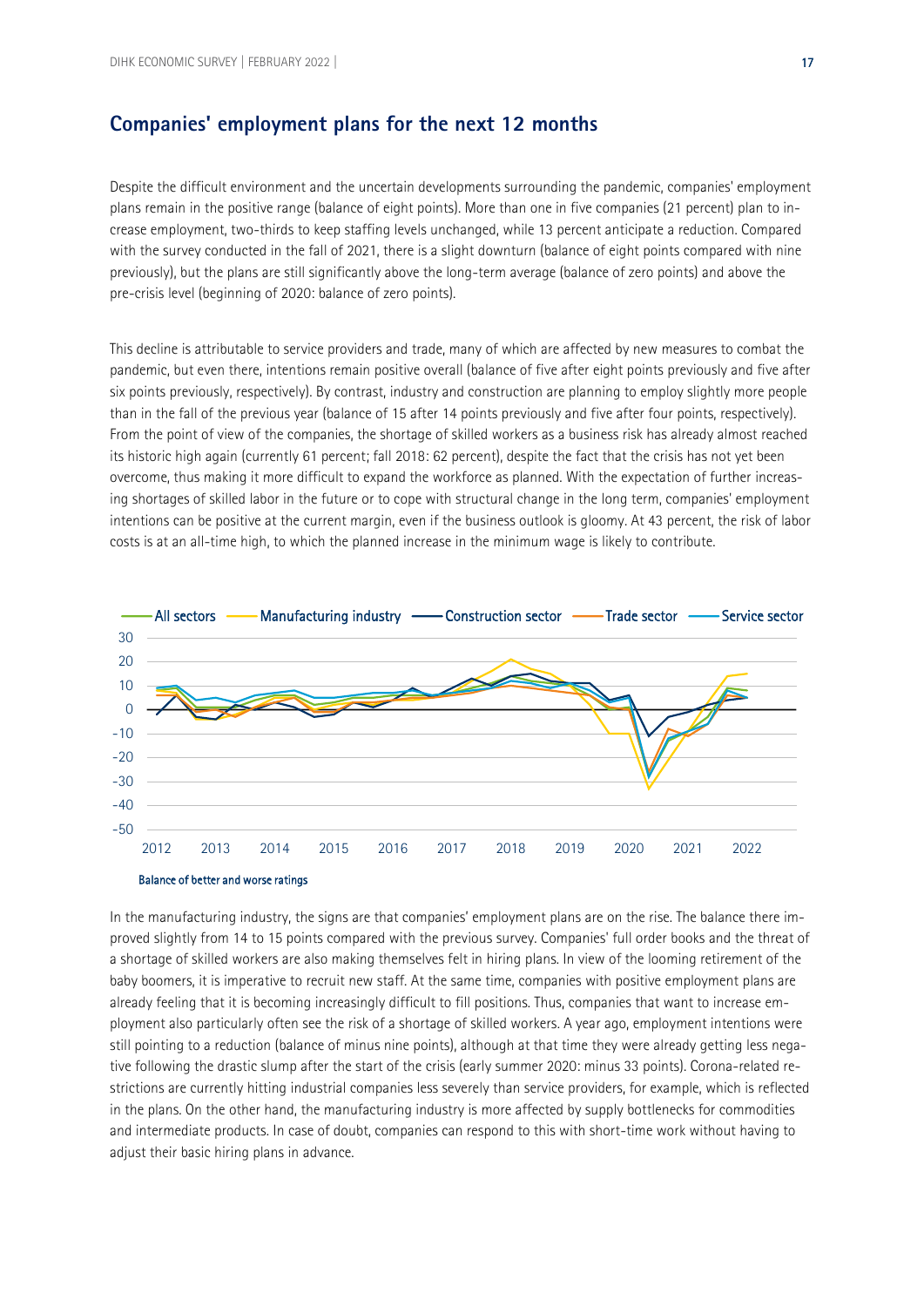Hiring plans are particularly expansive, for example, in cutting-edge technology (balance of 19 points after 25 previously), electrical engineering (balance of 24 points after 25 previously) and mechanical engineering (balance of 19 points after 25 previously), as well as in particular at energy suppliers (balance of 20 points after 26 previously). This is likely to be due in no small part to the path taken toward climate neutrality, which is boosting demand for skilled personnel in this sector. By contrast, the signs are reversed in the automotive sector (balance of minus six points after minus four points previously) - bottlenecks in upstream products (including a shortage of chips), the mobility transition and competitive pressure in foreign markets are making themselves felt.

The service providers show a heterogeneous picture - here, not least, the corona impact and the structural change have a major influence. For example, sectors with a digitalization focus, such as programmers (balance of 34 after previously 30 points), IT service providers (balance of 35 after 37 points previously) and telecommunications (balance of 25 after 28 points previously) show expansive plans. The same applies to service providers who are in demand with a view to ecological transformation, such as architecture and engineering firms (balance of 17 after previously 20 points) and research and development (balance of 32 after 23 points previously). Recruitment is also on the agenda in the healthcare industry (balance of 17 after 16 points previously), where demographic change is making itself felt with rising demand for these services.

By contrast, renewed restrictions on pandemic response are reflected in negative hiring plans in the hospitality industry, following a slight upward trend in the previous survey (balance of minus eight points after 2 points previously; early summer 2021: minus 24 points). Among travel agents, plans remain clearly negative with a balance of minus 16 points. After the employment plans of trade fair, exhibition and convention organizers plummeted massively during the crisis (to minus 52 points in the fall of 2020), they plan to add staff in anticipation that business will pick up again in 2022. However, they have scaled back their intentions somewhat compared with fall (balance of eleven after 17 points previously).

Hiring plans in the retail sector remain virtually unchanged compared with the previous survey at five points and are thus above the long-term average (balance of minus three points). Here, too, there is a clear increase compared with the previous year (by 16 balance points), and the pre-crisis level is exceeded (start of 2020: zero points). Due to renewed pandemic measures, however, retailers are scaling back their plans somewhat compared with fall 2021 (balance of one after five points previously), after these had also previously recovered significantly. By contrast, retailers of healthcare-related goods plan to increase employment (balance of 13 after six points previously).

Hiring plans in the construction sector are also virtually unchanged (balance of five points, up from four points previously). They are in the positive range, indicating an increase in employment above the long-term average of minus five points, but well below the assessments for 2018 and 2019. The transformation toward climate neutrality is also boosting demand for construction services and thus for corresponding workers there, particularly also in the finishing trade, which has the highest value within the construction industry at seven points (up from five points previously).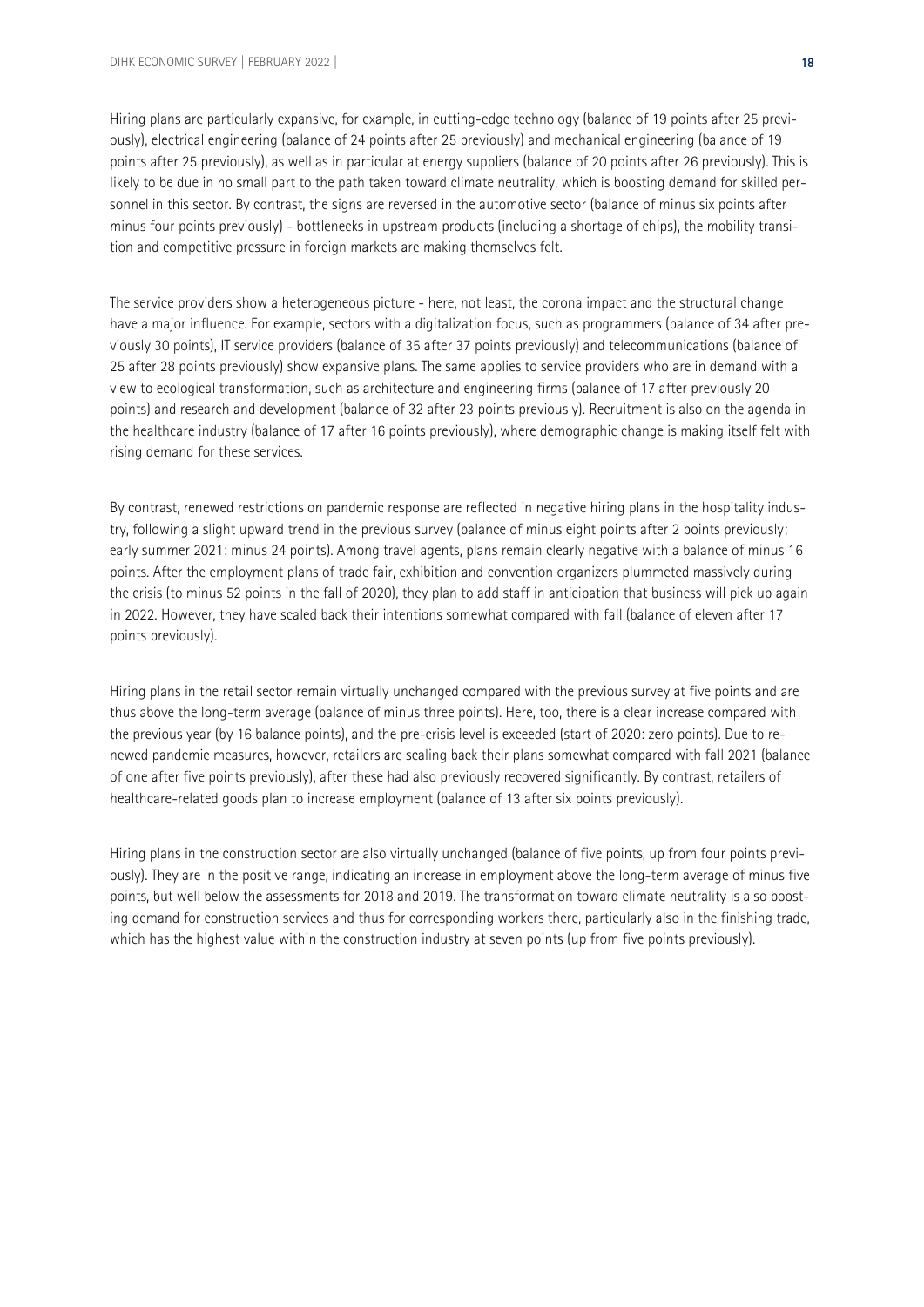#### Companies' employment plans in the next 12 months by sector

Shares in percent